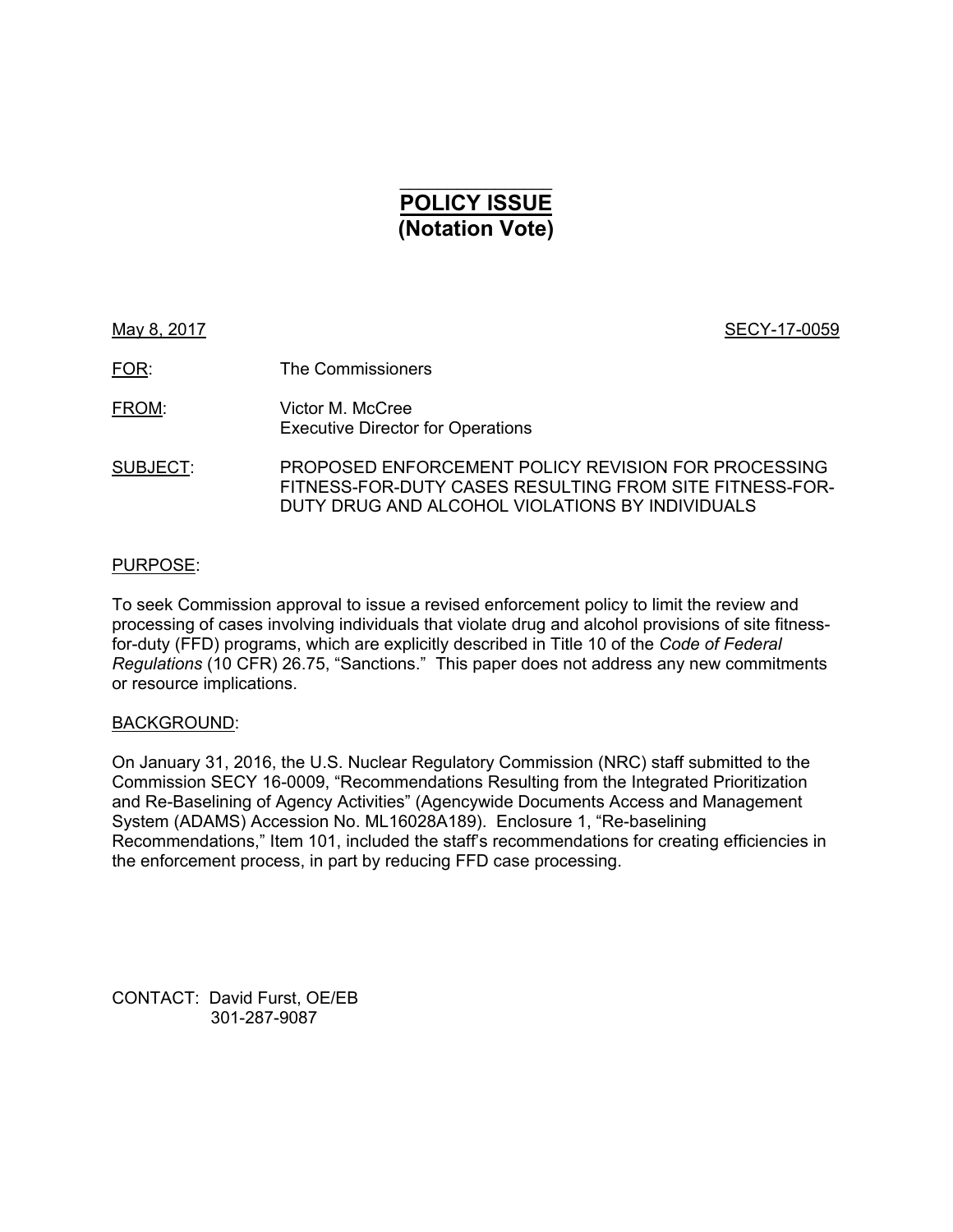The Commissioners  $-2$  -

The Commission approved the staff's recommendation to reduce FFD case processing in Staff Requirements Memorandum 16-009, "Staff Requirements – SECY-16-0009 – Recommendations Resulting from the Integrated Prioritization and Re-Baselining of Agency Activities," dated April 13, 2016 (ADAMS Accession No. ML16104A158).

In developing potential efficiencies in the enforcement program, the staff concluded that not processing cases involving individuals that violate drug and alcohol provisions of site FFD programs, which are explicitly described in 10 CFR 26.75, "Sanctions," would reduce staff resources without impacting safety and security.

In 2014 the NRC staff processed seven cases dealing with FFD drug and alcohol testing issues at licensee sites. The NRC's Office of Investigations (OI) investigates FFD drug and alcohol cases, many of which involve an individual who violates FFD drug and alcohol procedures at a site. Typically, the licensee identifies the issue and has conducted an internal investigation yielding evidence of a FFD drug and alcohol violation by the time the NRC is notified. Under 10 CFR Part 26 (Part 26), the site FFD drug and alcohol policy provides penalties for specific violations and, when effectively implemented, licensees appropriately disposition individual FFD drug and alcohol issues according to the program each licensee has in place. The number of cases, the multiple offices and regions involved in processing each case, and level of effort associated with reviewing investigation materials, taken in the aggregate would yield meaningful resource savings if the staff no longer processed these types of cases. In order to further the underlying goals of Project AIM, this paper proposes changes to the enforcement process with respect to FFD drug and alcohol cases where an individual violates the site FFD drug and alcohol policy, but where there is no indication of a breakdown in the licensee's performance and implementation of the FFD drug and alcohol program itself.

#### DISCUSSION:

-

Part 26 requires licensees to establish drug and alcohol testing programs and report test results to the NRC. On March 31, 2008 (73 FR 16965), the NRC amended Part 26, in part to strengthen the drug and alcohol testing requirements and to broaden the scope of such testing to other NRC licensees (e.g., owner operators of uranium fuel fabrication facilities) and to persons who perform safety or security-significant activities within the protected areas of these licensee sites. The NRC implemented an electronic reporting (e-reporting) system<sup>1</sup> to simplify and improve FFD data reporting and to enable the reporting of additional voluntary information to the NRC.

Based on the FFD performance information reported electronically to, and analyzed by, the NRC since 2009, the commercial nuclear industry continues to implement Part 26 drug and alcohol requirements effectively, and the FFD program has directly contributed to public health and safety and the common defense and security.<sup>2</sup> Licensees are identifying and removing persons under the influence of illicit drugs and/or alcohol from the protected areas of NRClicensed facilities. In addition, licensees are also identifying persons of questionable

 $1$  The NRC FFD electronic forms are publicly available at the NRC Web site at http://www.nrc.gov/reactors/operating/ops-experience/fitness-for-duty-programs/submit-ffd-reports.html

 $^2$  FFD final rule published in 1989 (54 FR 24468) addressed the significance of drug and alcohol testing on public health and safety. The events of September 11, 2001, brought a new recognition that safety, security, and emergency preparedness are integrated activities within the Commission's Strategic Plan (NUREG-1614, Volume 3).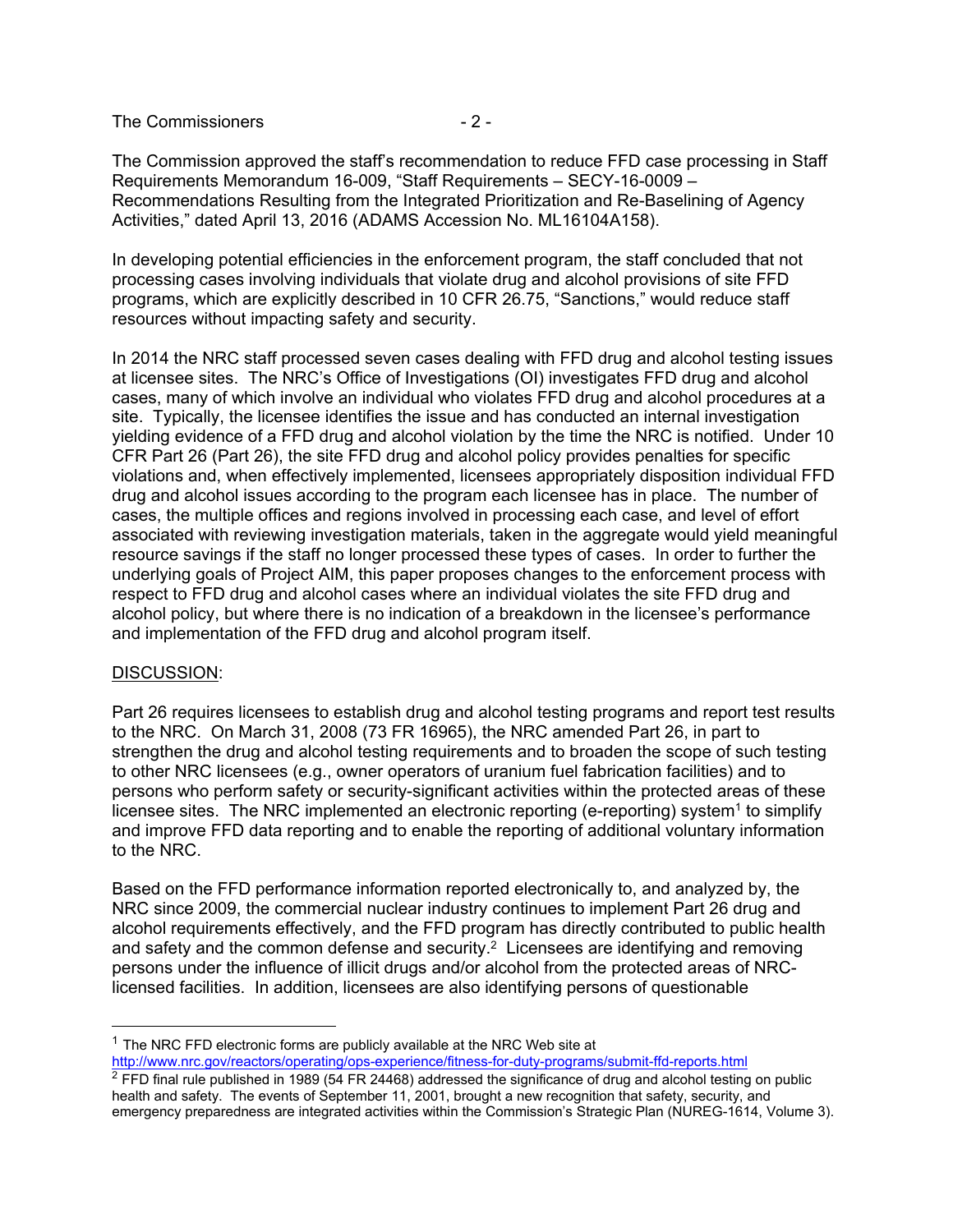#### The Commissioners  $-3-$

-

trustworthiness and reliability through rigorous testing methods (e.g., limit-of-detection testing, cutoffs, and effective monitoring during specimen collections). These outcomes help provide reasonable assurance that persons who perform safety or security-significant activities, or who have unescorted access to certain NRC-licensed facilities, information, or material, are fit-forduty, and that the public and NRC are timely informed of FFD performance. The data indicates no significant adverse trends.3

Voluntary use of the FFD electronic reporting forms by the industry has significantly improved the consistency and accuracy of data reported, enhanced regulatory effectiveness, and reduced the burden on the staff collecting and analyzing the data. This information, along with the realtime data directly reported to the NRC staff through the event reporting notification system, has resulted in increased agency review of potential FFD wrongdoing issues through the NRC's Allegation Review Board, because the NRC staff is now in possession of more timely and detailed information. Taken in total for each individual drug and alcohol-related FFD violation, the Office of Enforcement, Office of the General Counsel, program offices, and the regions expend significant resources reviewing investigation materials, which typically consist of several thousand pages, documenting and dispositioning the final enforcement action.

Since March 31, 2008, when the NRC amended Part 26, the NRC has processed approximately 40 FFD drug and alcohol-related cases in which OI investigated instances of individuals violating FFD drug and alcohol procedures at licensee sites. These types of cases result from a range of issues including failed drug tests, alleged attempts to subvert FFD testing, alleged possession or use of illegal drugs or alcohol, or alleged misuse or failure to report the use of prescription drugs. Typically, licensees discover, investigate, and report the issues to the NRC using the e-reporting system; for significant FFD policy violations or programmatic failures, the event will be reported to the NRC within 24 hours of its discovery. By the time the NRC implements the process to investigate, the licensees have typically already imposed the appropriate Part 26 sanctions.

From an enforcement perspective, in many regards, Part 26 is unique; for example, explicit sanctions are specified for individuals. 10 CFR 26.75, "Sanctions," specifies, in part, the minimum sanctions that licensees and other entities shall impose when an individual has violated the drug and alcohol provisions of their FFD policy (e.g., immediate unfavorable termination of the individual's authorization for at least 14 days for first violation and 5 years for the second violation, and permanent denial of access for any act or attempted act to subvert the testing process). The regulation also states that the licensee or other entity may impose more stringent sanctions.

10 CFR 26.23(a) requires licensees to have a FFD program that must provide reasonable assurance that individuals are trustworthy and reliable as demonstrated by the avoidance of substance abuse. An individual violation of a site FFD policy, particularly if the program identifies the violation and the licensee has already imposed at least the minimum sanctions required by Part 26, does not, as a routine matter, call into question the efficacy of the FFD program such that the licensee is in violation of Part 26. Furthermore, with no underlying violation to the licensee, there is generally no violation to the individual for deliberate

 $3$  An adverse trend is one in which the NRC would evaluate the necessity to undertake a scalable response based on the severity or significance of the trend. NRC response could include, but not be limited to, inspection, issuance of guidance, licensing, or rulemaking.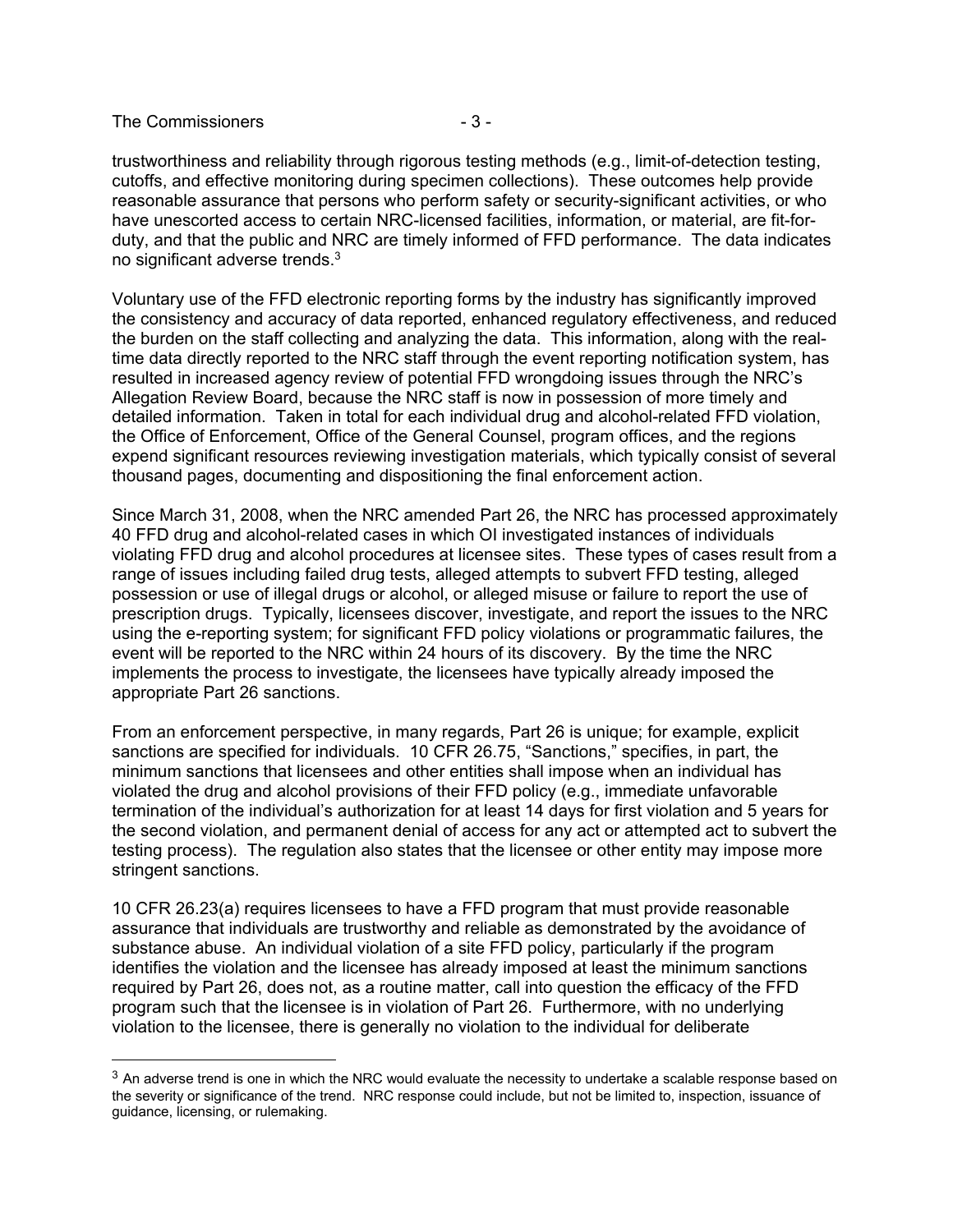The Commissioners  $-4-$ 

misconduct (10 CFR 50.5(a)(1)). In some cases, it is possible that the individual has committed a violation of 10 CFR 50.5(a)(2) by submitting inaccurate information to the licensee. This is typically true in instances of attempted subversion of FFD testing.

The NRC will continue to investigate FFD cases in which the NRC staff identifies an apparent breakdown of the licensee's FFD program, e.g., violations involving potential wrongdoing, significant FFD policy violations, or program weaknesses that are safety or security significant. The enforcement process considers what role the individual in question plays in the case. If the individual that allegedly committed the violation is the focus of the investigation, is subject to Part 26 FFD regulations, has violated FFD policy, and the licensee has already imposed at least the minimum sanctions required by Part 26, then there likely is no Part 26 violation to the licensee because the FFD program is adequate. If the individual who is the focus of the investigation is the one who is charged with implementing the FFD policy pursuant to 10 CFR 26.27(a), and that individual has failed to adequately do so, then it is possible that the licensee's FFD program itself does not meet the requirements of the regulation. In this case, there is potentially a Part 26 violation to the licensee as well as deliberate misconduct by the individual. Accordingly, the NRC will continue to review any case involving an alleged breakdown of the FFD program itself and consider it for an NRC enforcement sanction.

As noted throughout this paper, the staff believes that substantial resource savings would be achieved if the NRC typically deferred to the licensee's processes to handle individual violations of its FFD drug and alcohol policy, as required by 10 CFR 26.75. The NRC could implement this policy change by revising the NRC Enforcement Policy at the end of Section 4.1, "Considerations in Determining Enforcement Actions Involving Individuals." Accordingly, a separate paragraph would be added stating:

For FFD violations involving non-licensed individuals that violate drug and alcohol provisions of site FFD programs, which are explicitly described in 10 CFR 26.75, "Sanctions," the NRC will not typically consider FFD drug and alcoholrelated violations for enforcement action unless there is an apparent deficiency in the licensee's FFD program to take the required sanctions against the individual(s) or deficiencies in implementation of the licensee FFD program.

On October 5, 2016, the NRC published a notice in the *Federal Register* (81 FR 69010) soliciting public comments of the proposed change to the enforcement policy. Several stakeholders provided comments on the proposed revision. The Nuclear Energy Institute commented on behalf of the nuclear energy industry that they supported the NRC staff's proposed revision to the enforcement policy. The staff's responses to those comments are available in ADAMS (ADAMS Accession No. ML16355A045).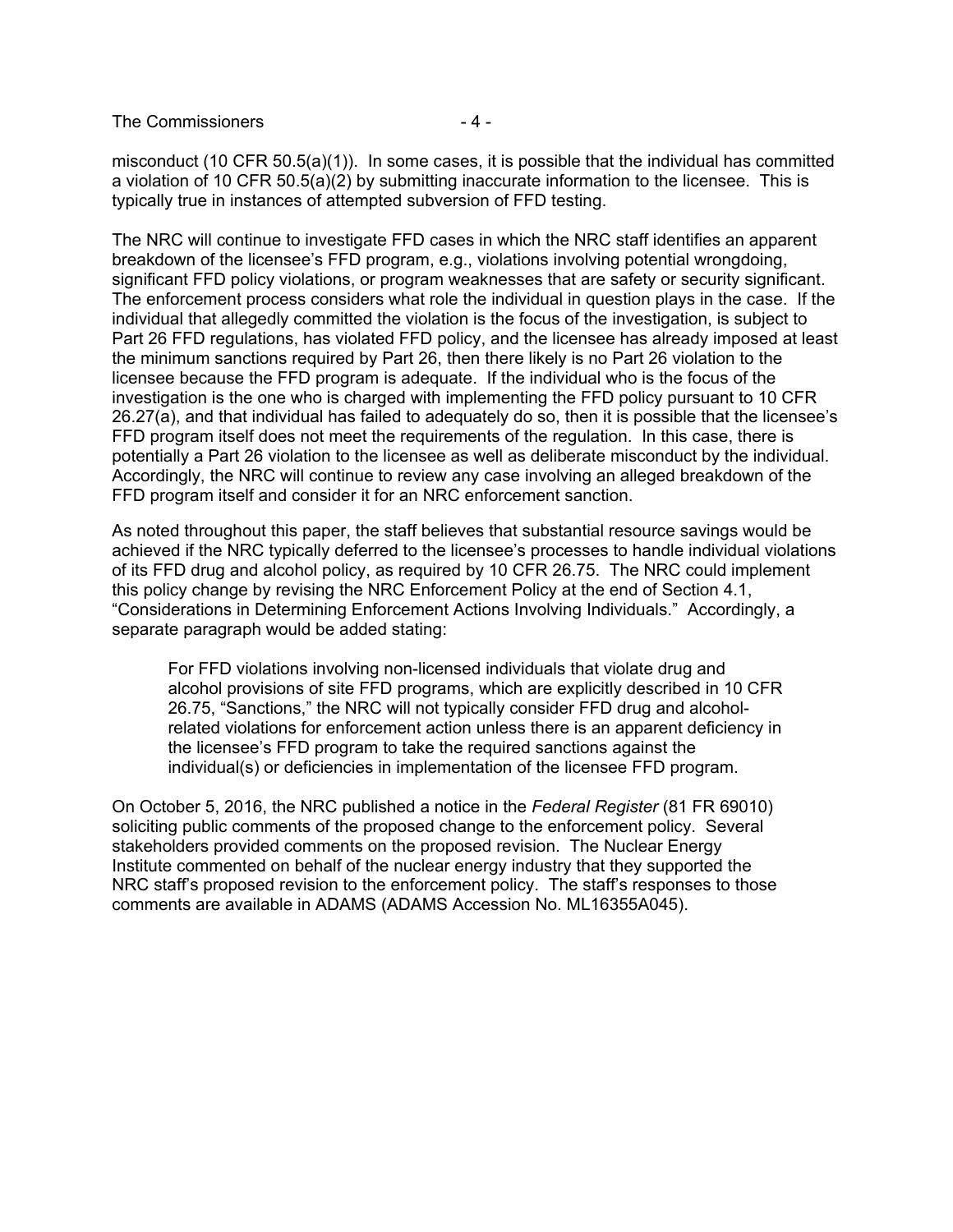The Commissioners  $-5-$ 

#### RECOMMENDATION:

The NRC staff recommends the Commission approve the staff's recommended policy revision as shown in the Enclosures (original and annotated versions).

#### COMPLETION SCHEDULE:

If approved, the staff will revise the Enforcement Policy available on the NRC internal and external Web pages within 30 days following approval, but will not make available hardbound copies until a future revision to the policy.

#### COORDINATION:

The Office of the General Counsel has reviewed the paper and has no legal objections.

*/RA/* 

 Victor M. McCree Executive Director for Operations

Enclosures:

- 1. Recommended Revision to Enforcement Policy
- 2. Recommended Revision to Enforcement Policy, Annotated